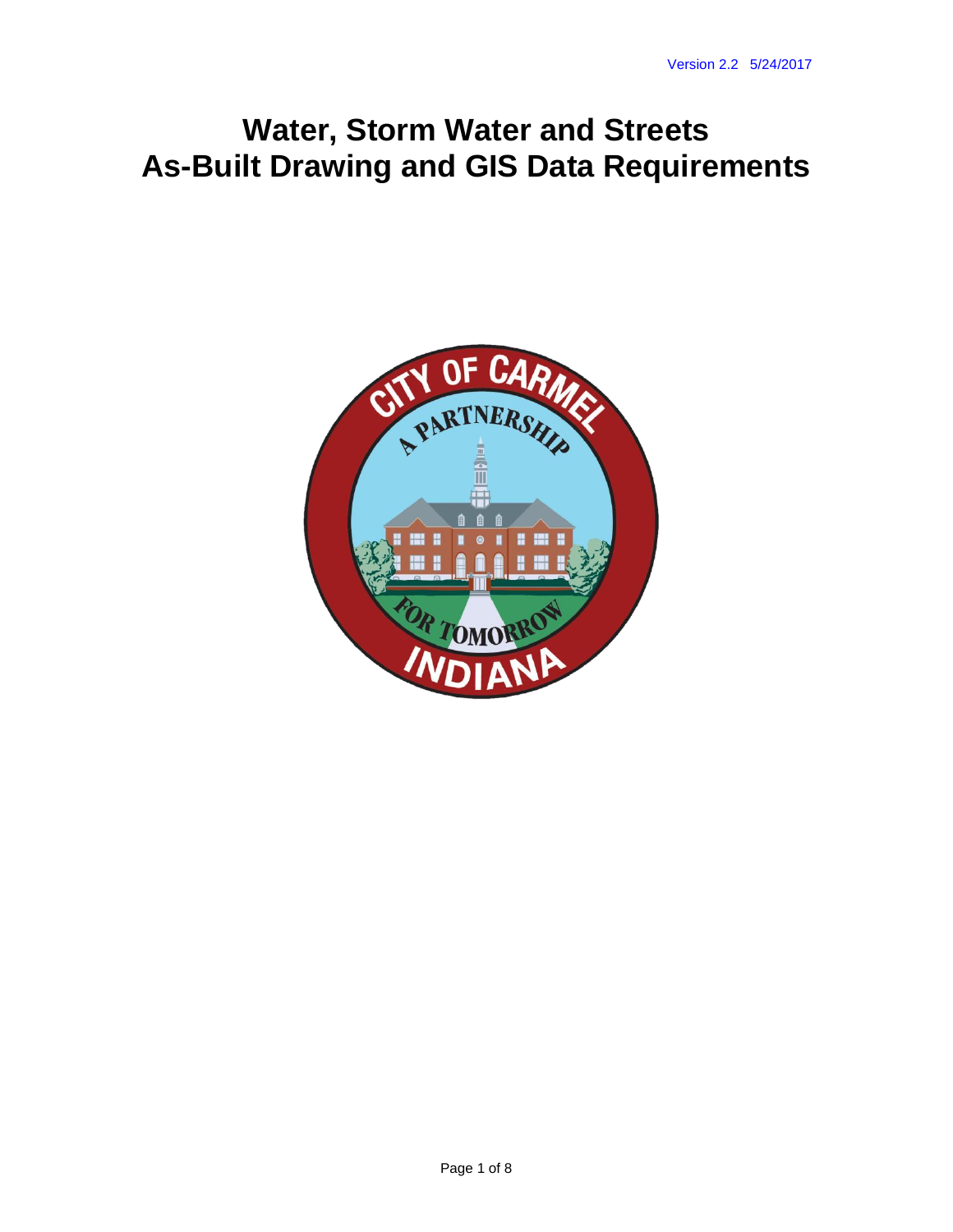# **1.0** As-built Drawing Requirements

- 1.1. After completion of construction of the project but before final acceptance of the project (the release of performance bonds), certified record drawings ('as-built' set of plans) prepared by a Professional Engineer or licensed Land Surveyor registered in the State of Indiana shall be submitted by the Contractor for review. Additionally, a digital copy of the certified record drawings ('as-built' plans), as well as finalized digital versions of all analyses, models, manuals, and reports that are consistent with the as-built conditions, are required in a format accepted by the City of Carmel and the Digital Submission policy.
- 1.2. As part of the final acceptance process, record drawings shall be submitted by the Contractor to the City of Carmel, through the Project Engineer. The Project Engineer shall check the submittal for content and submit the corrections to the appropriate Program Manager for formatting review. The Program Manager shall submit the corrected submittal to the City of Carmel
- 1.3. Data shall include the following:
	- 1.3.1. Roadway
		- 1.3.1.1. Right of way width
		- 1.3.1.2. Centerlines
		- 1.3.1.3. Roadway names
	- 1.3.2. Paths and Sidewalks (Type and Limits)
	- 1.3.3. Curbs (Type and Limits)
	- 1.3.4. Easements
	- 1.3.5. Signage
	- 1.3.6. Lamp Posts
	- 1.3.7. Traffic Signals
	- 1.3.8. Size, length, invert, class or pressure rating and top of casting elevations and material of:
		- 1.3.8.1. Storm Drains and Structures (Including subsurface underdrains)
		- 1.3.8.2. Sanitary Sewers (including structures, laterals and mains)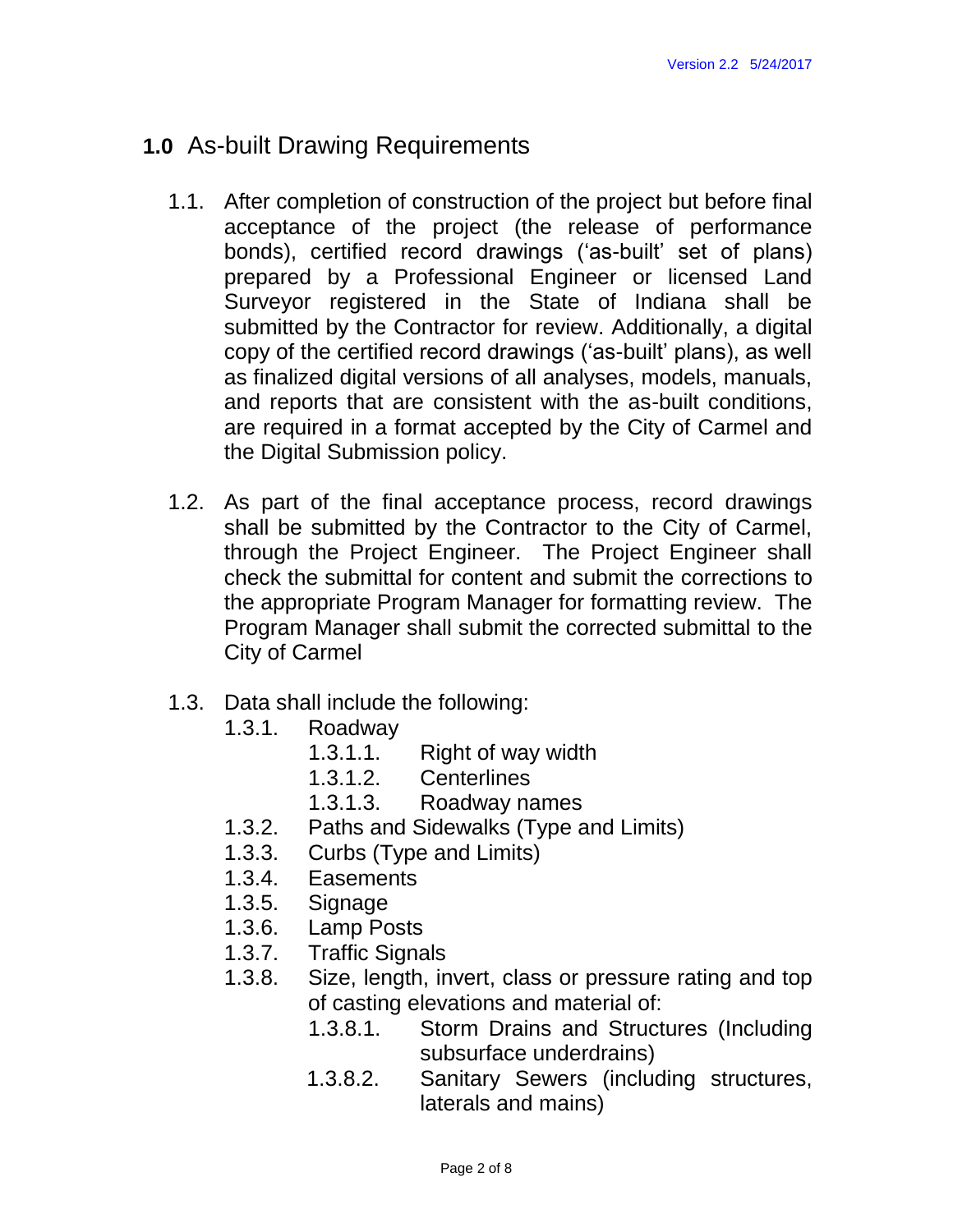- 1.3.8.3. Water Mains (Including service lines, valves, fittings, hydrants and other appurtenances along with method of restraint)
- 1.3.8.4. Gas Lines
- 1.3.8.5. Power Lines
- 1.3.9. BMP types, dimensions, and boundaries/easements
	- 1.3.9.1. Ponds (wet and dry)
	- 1.3.9.2. Impervious Surfaces
	- 1.3.9.3. Pervious Surfaces
	- 1.3.9.4. Underground Detention Facilities
- 1.3.10. "As-planted" plans for BMPs, as applicable
- 1.3.11. Data and calculations showing detention basin storage volume
- 1.3.12. Data and calculations showing BMP treatment capacity
- 1.3.13. Flowline of rear and/or side yard ditches and swales at fifty (50) foot intervals or at lot lines
- 1.3.14. Horizontal alignment of storm drain pipes, culverts, streets, and storm drain structures, to a minimum accuracy of +/- two (2) feet
- 1.3.15. The horizontal locations and/or bank cross sections for all detention/retention facilities or other information sufficient to verify that the constructed detention/retention facility provides the required minimum runoff storage volume be in accordance with Hamilton County Record Drawing and Digital Submission Standards established under Hamilton County Ordinance 4-11-05-A and its amendments.
- 1.3.16. Any other pertinent data relevant to the completed storm drainage system and Stormwater management facilities.
- 1.3.17. Other data required by the Digital Submission Policy.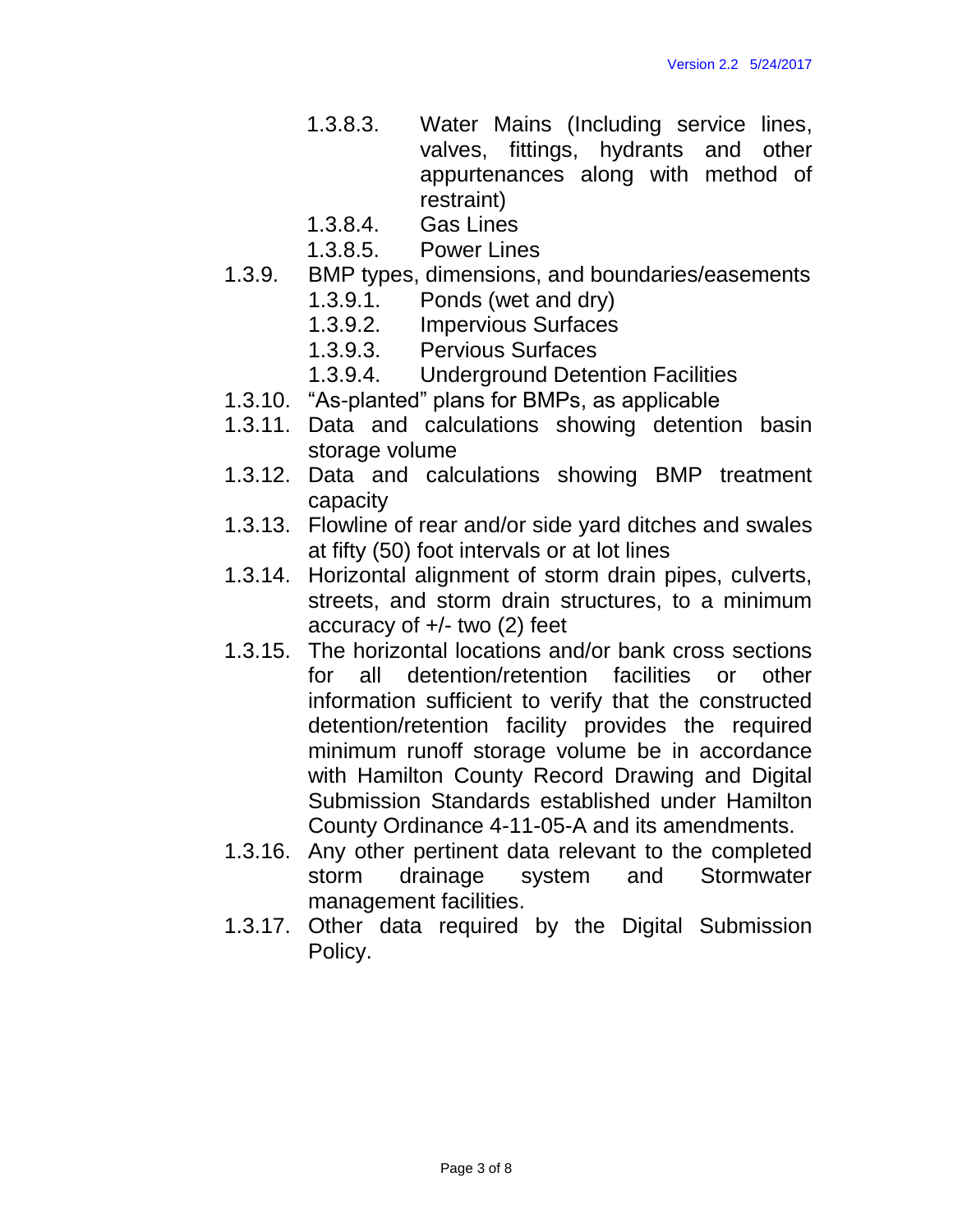## **2.0** As-built GIS Submittal Requirements

- 2.1. Files shall be saved and submitted on a CD-ROM in a jewel case without using file compression. Files may also be submitted via flash ("thumb") drive.
- 2.2. The CD label shall include the following:
	- 2.2.1. Engineering Company Name with "prepared by" statement
	- 2.2.2. Project Name
	- 2.2.3. Date that data is burnt onto CD
	- 2.2.4. Designate CD as As-Built, Construction Plan or **Other**
	- 2.2.5. Files shall be submitted in DWG format. Other acceptable formats include ESRI Shapefile or ESRI File Geodatabase.
- 2.3. Submittal data shall comply with directions provided in the Excel data templates found on the [Construction Trades](http://carmel.in.gov/index.aspx?page=115) page located within the carmel.in.gov website. Directions can be found on the 'directions' tab of each spreadsheet.
- 2.4. File names should make sense to a viewer who may not be familiar with the consulting firms naming conventions and be indicative of the contents of the file.
- 2.5. All pertinent drawing elements will reside in the primary drawing file. There shall be no cells, nodes, blocks, or reference files (x-refs) attached to the drawing.
- 2.6. Separate layers for structures, signs, lighting/signals, pipes, annotation etc. with a logical description for each layer.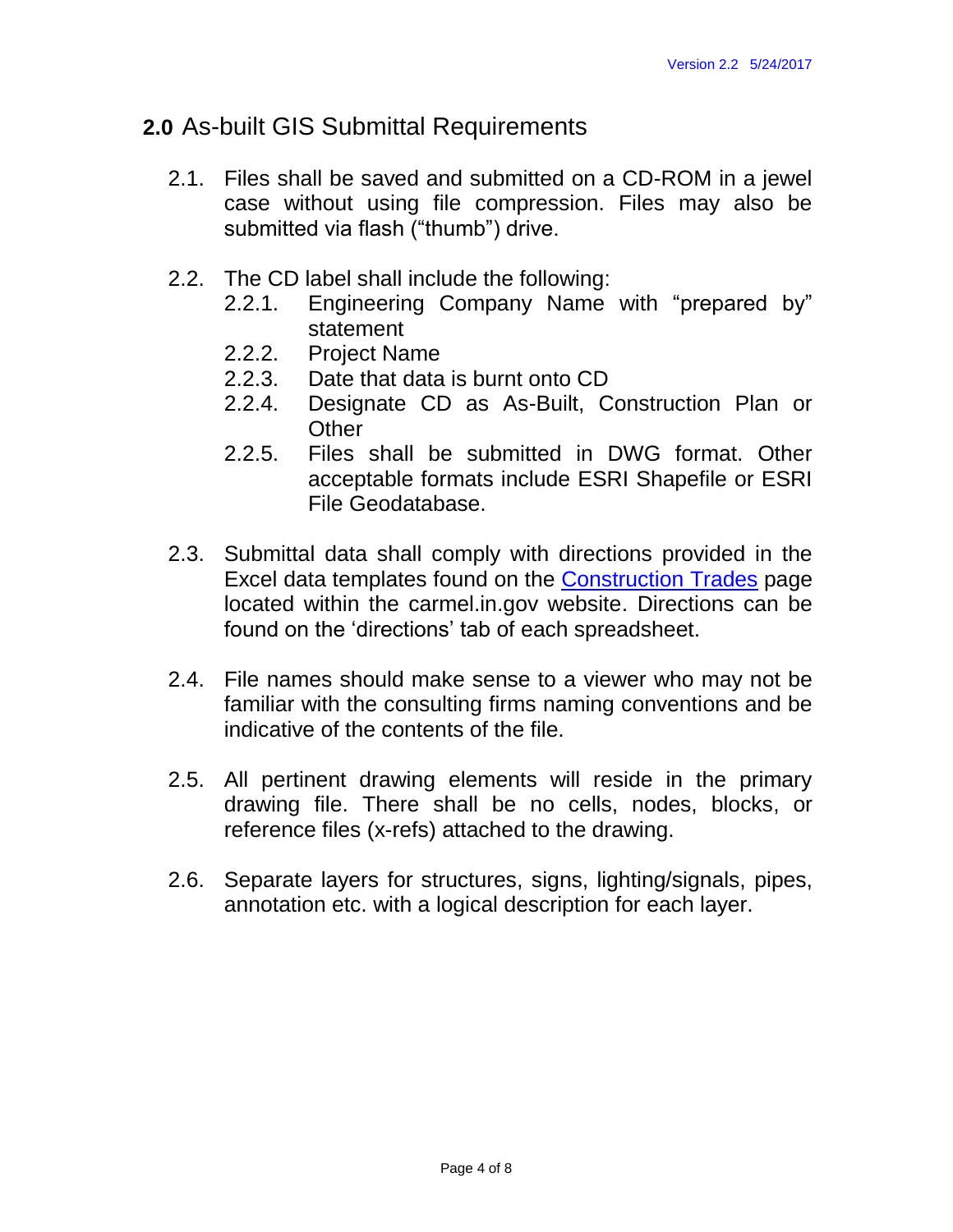- 2.7. Projection shall be referenced to NAD83, Indiana State Plane Coordinate System, East Zone, using U.S. Survey Feet and per the Hamilton County datum. Elevations shall be in the NAVD 88 vertical datum. The coordinate location of the items listed below shall be obtained by a field survey and with vertical data that meets survey grade accuracy.
- 2.8. Tie into section corners in the Indiana State Plane Coordinate System to insure proper orientation. Section corner tie sheets can be obtained from the Hamilton County Surveyor's web page.
- 2.9. All easements shall be represented and drawn as closed polylines representing aggregate areas.
- 2.10. Graphical representation of all off-site platted easements, rights-of-way, lot lines, etc. encompassing infrastructure improvements are required.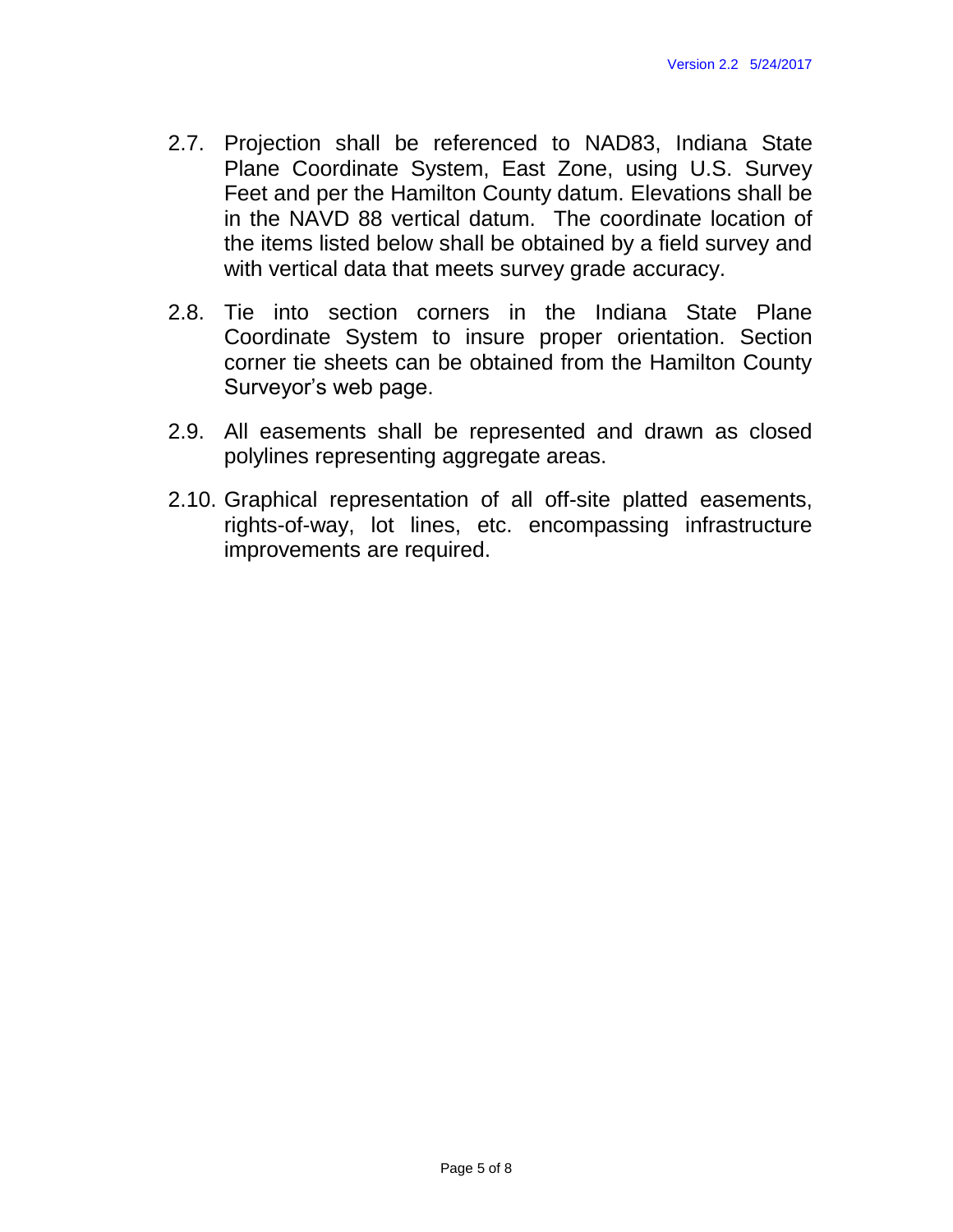#### **3.0** As-Built – Storm Water Data Table

- 3.1. Populate the As-built Submittal Table (Excel spreadsheet) found on the [Construction Trades](http://carmel.in.gov/index.aspx?page=115) page located within the carmel.in.gov website.
- 3.2. All Storm Water Structure BMP's (water quality units, etc.) shall be listed in the object data table or Excel template with their corresponding structures. Non-Structural BMP's (Ponds, etc.) shall be listed on the data table as well with their associated location.
- 3.3. The digital construction file shall be revised to show the exact As-Built location of the following items:
	- 3.3.1. Point features of all storm water structures (inlets, manholes, etc.)
	- 3.3.2. Underground detention structures shall be drawn as closed polylines with invert and crown elevations identified.
	- 3.3.3. Detention ponds with normal pool elevation & top of bank drawn as a closed polylines. If pond functions as BMP, indicate type of BMP in options provided on submittal spreadsheet.
	- 3.3.4. Sub-surface drains located on streets, laterals, in swales, dry detention ponds, in non-structural BMPs.
	- 3.3.5. Flow line of open conveyances.
	- 3.3.6. Point features of BMP Structures
	- 3.3.7. Point features of all protection signage associated with BMPs
- 3.4. All storm water structures will have top of castings and invert elevations. Values for all infrastructure shall be the As-Built values and any design values will be crossed out with the design data still legible. (Unless values remain the same)
- 3.5. Structures will be cells or blocks and have an appropriate Structure ID using the same attribute field name. i.e. STR\_NU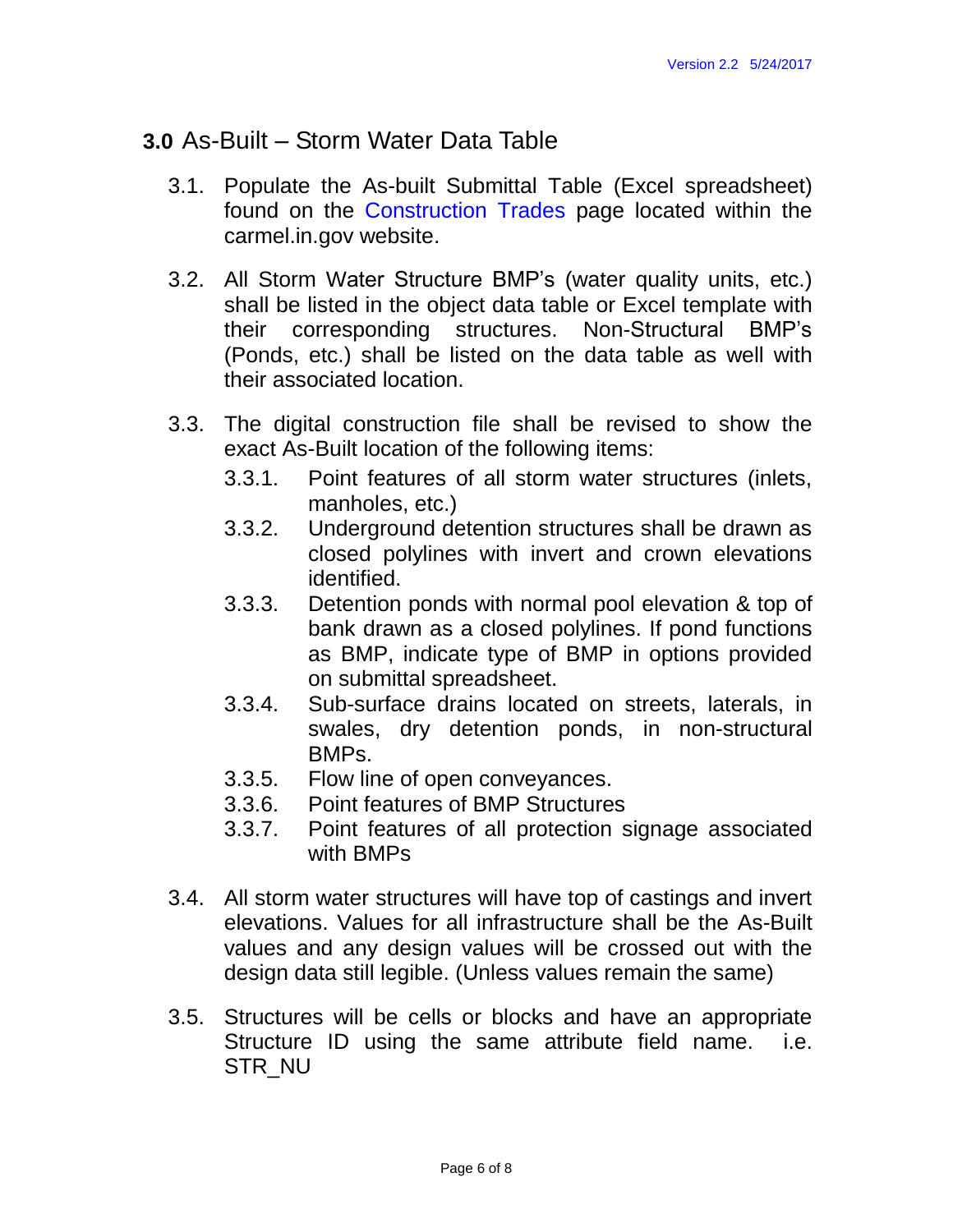- 3.6. All Infrastructure pipes will have a length, pipe size (in inches) and material listed.
- 3.7. Infrastructure line work shall be continuous polylines with a beginning and ending at a structure insertion point, connecting only two structures per line. Lines shall be drawn with the direction of flow.
- 3.8. Additionally, a digital copy of the record drawings ("as-built" plans) as well as finalized digital versions of all analyses, models, manuals, and reports that are consistent with the "as-built" conditions shall be submitted in accordance with section 103.01 of City of Carmel Stormwater Technical Standards Manual. It shall be legible, contain all As-Built data including the profile sheets, and be reproducible to scale. The files shall be a minimum of 300 dpi, rotated properly, and be stored in a separate folder on the CD.

## **4.0** As-Built – Sign, Lighting and Signals Data Table

4.1 Populate the as-built submittal table (Excel Spreadsheet) found on the Construction Trades page located carmel.in.gov website

4.2 The digital construction file shall be revised to show the exact location of the following items

> 4.2.1 Point features of all municipal signage, electrical pullboxes, traffic signals, streetlighting, and electrical cabinets.

> 4.2.2 Polygon feature of all pavement markings. 4.2.3 Polyline features of all curbs, railing, and underground electrical conduit.

4.3 Horizontal alignment of all point features should be minimum accuracy of  $+/-$  (2) two feet

4.4 Sign points should be collected where post hole has been dug (at sign point base).

4.5 Pavement marking features should be continuous, closed polygon feature where paint markings have been as-built.

4.6 Curb features should be drawn as continuous polylines.

4.7 Railing features should be drawn as continuous polylines.